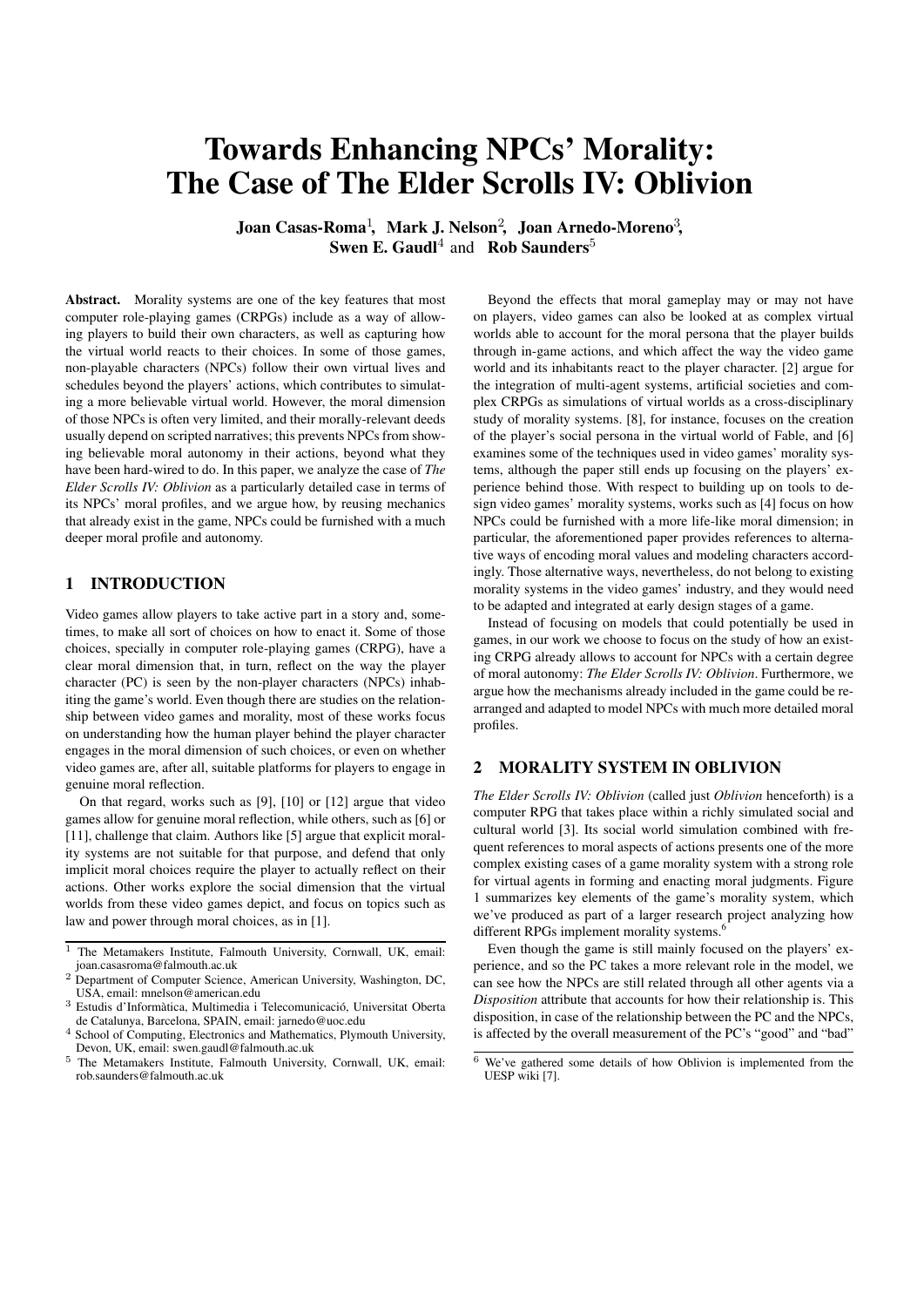

Figure 1. Diagram summarizing the operation of the morality systems in *The Elder Scrolls IV: Oblivion*, viewed from an agent-centric perspective.

deeds, which are represented through the *Fame* and *Infamy* properties. Aside from those, both the NPCs and the PC have different attributes detailing not only their physical and psychical strengths and weaknesses, but also detailing a set of skills in which they are proficient. This, in turn, determines what kind of activities each NPC can carry out in the game, and which it cannot. Furthermore, we can also see in the model how allegiance to certain factions or social groups is also taken into account when determining the affinity between agents.

One of the more unique features of the way Oblivion models NPCs, and which is particularly relevant when considering morality systems, is the attribute of *Responsibility*. In short, this attribute represents how the NPC feels towards the existing law in the virtual world. Unlike many other RPG games with complex NPCs, Oblivion<sup>7</sup> goes one step beyond and allows NPCs with low responsibility to (non-scriptedly) choose goal achievement over lawfulness. For example, if an NPC has a low responsibility score, needs food, and currently lacks anything to eat, it may steal it from a market stall. This differs from many games, in which only the player and specifically scripted "evil" characters have the possibility to violate norms in a way that the in-game morality system would judge as a violation, which it a step closer towards a furnishing NPCs with a certain degree of moral autonomy.

In fact, not only will NPCs in Oblivion make such decisions regardless of whether the player could notice the behavior or not, but if they do commit such acts, they risk facing the same consequences as the PC would, if they are caught while committing a crime by a guard or by another NPC. In particular, if the NPC is caught while committing a crime, the guards will give it a chance to pay a bounty; if the NPC cannot afford it (which it normally will not be able to), then the guards will execute the NPC. The NPC's responsibility is also taken into account when determining whether, when witnessing an illegal activity, one NPC will care enough to report the other one

to the guards; NPCs with low responsibility, for instance, will not be bothered when witnessing a crime, while NPCs with high responsibility will immediately call the guards, or even confront the criminal.

Nevertheless, and despite this layer of added detail, the game is player-centered: therefore, most NPCs' properties are only dynamic in terms of their relationship towards the player. In other words, although each NPC has a disposition value towards each other, or a responsibility value on their own, those properties do not change over time: the disposition of an NPC only varies in its relationship towards the PC, and the NPC's responsibility is set right from the beginning, meaning that the moral behavior of the NPC is constant throughout the game, without the possibility of changing. Similarly, and even though the PC accounts for the *Fame* and *Infamy* derived from performing morally good or morally bad deeds, NPCs do not have such scales.

However, and as we argue in the next section, the model could be easily adapted to account for that in the same way it already does for the PC's case. In particular, the amount of detail that Oblivion's model has with respect to the moral dimension of the game and the NPCs opens up to the possibility of having NPCs that exhibit a higher degree of moral autonomy than that modeled in many CRPGs.

#### 3 ENHANCING NPCS' MORAL PROFILE

However detailed NPCs can be in Oblivion, they still have a main shortcoming, with respect to their moral persona and in comparison to the player character: namely, the NPCs moral profile, as well as their relationships, are static. The moral profile of Oblivion's NPCs is currently determined only by their responsibility: this attribute mimics, in some way, the autonomous choices that a player character would make, in terms of their proneness to engage in unlawful activities<sup>8</sup>. However, NPCs' moral profiles still lack two very important

<sup>7</sup> Although *The Elder Scrolls V: Skyrim*, published also by Bethesda Softworks in 2011, follows Oblivion in many way, it does not implement the *Responsibility* mechanism for NPCs.

<sup>&</sup>lt;sup>8</sup> Although morality and law are not necessarily the same thing, unlawful actions are the ones that are most clearly reflected by the game's morality system. Therefore, and for the sake of sticking to the existing game's mechanics, we restrict ourselves to those existing actions.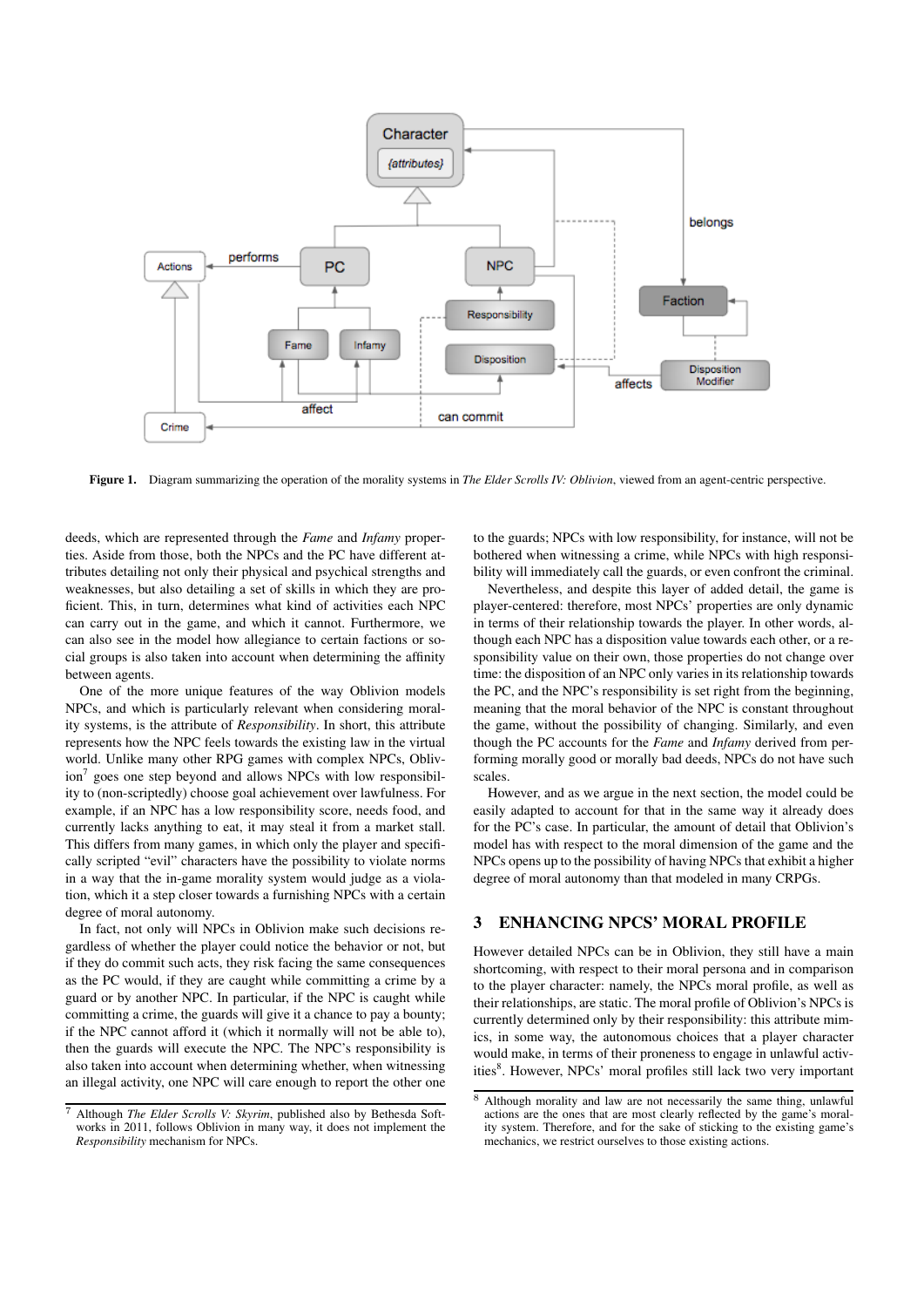

Figure 2. Adapting *The Elder Scrolls IV: Oblivion*'s model to enhance the moral profile of NPCs.

things.

On the one hand, their responsibility does not change; namely, if they are caught committing a crime, and thus punished in any way, they cannot "learn" from this action. Their responsibility does not change in any way, neither through reward, nor through punishment, thus resulting in having NPCs whose moral values are set right from the beginning, and left static throughout the course of the game. Just as a human player may decide to stop stealing horses once they get caught by a passing guard, so should NPCs get the same chance to revising their moral responsibility.

On the other hand, NPCs lack a "record" of moral actions. Unlike the PC, who has two separate values of fame and infamy to keep track of their doings, NPCs' morally-relevant actions are not recorded anywhere. Just as it makes sense for the player to build their moral persona and have the world react accordingly, so it should be for the NPCs. When moral deeds are instantly forgotten, their relevance in future interactions cannot be reflected; namely, as nobody can "remember" whether someone acts, say, as a kind and law-abiding citizen, or as a ruthless robber, there is no way the world can react accordingly to one's doings. This takes us to the next shortcoming that NPCs have with respect to the PC: their relationships.

As it can be seen in Figure 1, relationships between the game's characters is accounted by the disposition attribute, which determines how willing or reluctant a character will be to interact with another one, as well as determining the nature of such interaction –friendly, neutral or hostile. Although NPCs do already have a disposition attribute towards each other, this disposition does not change, and only does so with respect to the PC. The rigidness of such relationships is also an obstacle to what would be desirable, in terms of social interactions reflecting moral judgment of NPCs' actions. Even though disposition may be affected by different factors, such as belonging to certain factions, we can see how, with respect to the PC, fame and infamy play a very important role in the way relationships evolve. Therefore, and related to what has just been said in a previous paragraph, depriving NPCs of fame and infamy also prevents their relationships from evolve as a result of their moral or immoral doings.

In order to furnish Oblivion's NPCs with a higher degree of moral autonomy, we propose the following adaptations on the current Oblivion model:

1. *Dynamic moral values*: NPCs should not be permanently stuck in an initial set of moral values, represented in the game by their responsibility. Just as a human player could, NPCs' responsibility should be allowed to evolve throughout the game. In order to achieve this, actions carried out by NPCs (be them morally positive or morally negative) could potentially modify their responsibility attribute. Following a reward and punishment schema, a pretty straightforward way to achieve this effect would be to increase an NPC's responsibility whenever it carries out an action increasing its fame, while decreasing its responsibility in the opposite case.

- 2. *Moral record*: NPCs should have their own fame and infamy scores in order to build a record of their moral doings. As a result of this, their fame and infamy should be reflected on their interactions with other characters in the world in the same way they already do with respect to the PC.
- 3. *Dynamic relationships*: Disposition between NPCs should change accordingly to their moral doings. In particular, fame and infamy should have an effect on the way NPCs relate to each other. In this case, responsibility should not directly modify the disposition value, as responsibility is meant to account for the "private" moral values that the NPC holds, and thus should not be accessible by other NPCs; nevertheless, if an NPC's responsibility is low enough, the way infamy would affect its disposition should be lower than it would be, if it had a higher responsibility value.

A preliminary adaptation of Oblivion's model, according to the previous guidelines, is shown in Figure 2. Note that, even though the diagram no longer draws a distinction between the PC and the NPCs (precisely in order to pull NPCs towards the same status as the PC), the PC would not need to have a responsibility value, as the human player behind it would already account for that.

### 4 CONCLUSIONS

*The Elder Scrolls IV: Oblivion* provides a detailed morality system with NPCs that show an interesting degree of moral autonomy. Through our analysis we see how, despite its strong points, the model cannot yet furnish NPCs with the desired degree of moral autonomy, as NPCs' moral profile is still shallow and static, and the strong points of the game's morality system are reserved only for the PC. We identify what a desired model of NPCs' moral profiles lacks and, furthermore, we point out how those features can already be obtained by rearranging mechanics existing in Oblivion's morality system. We